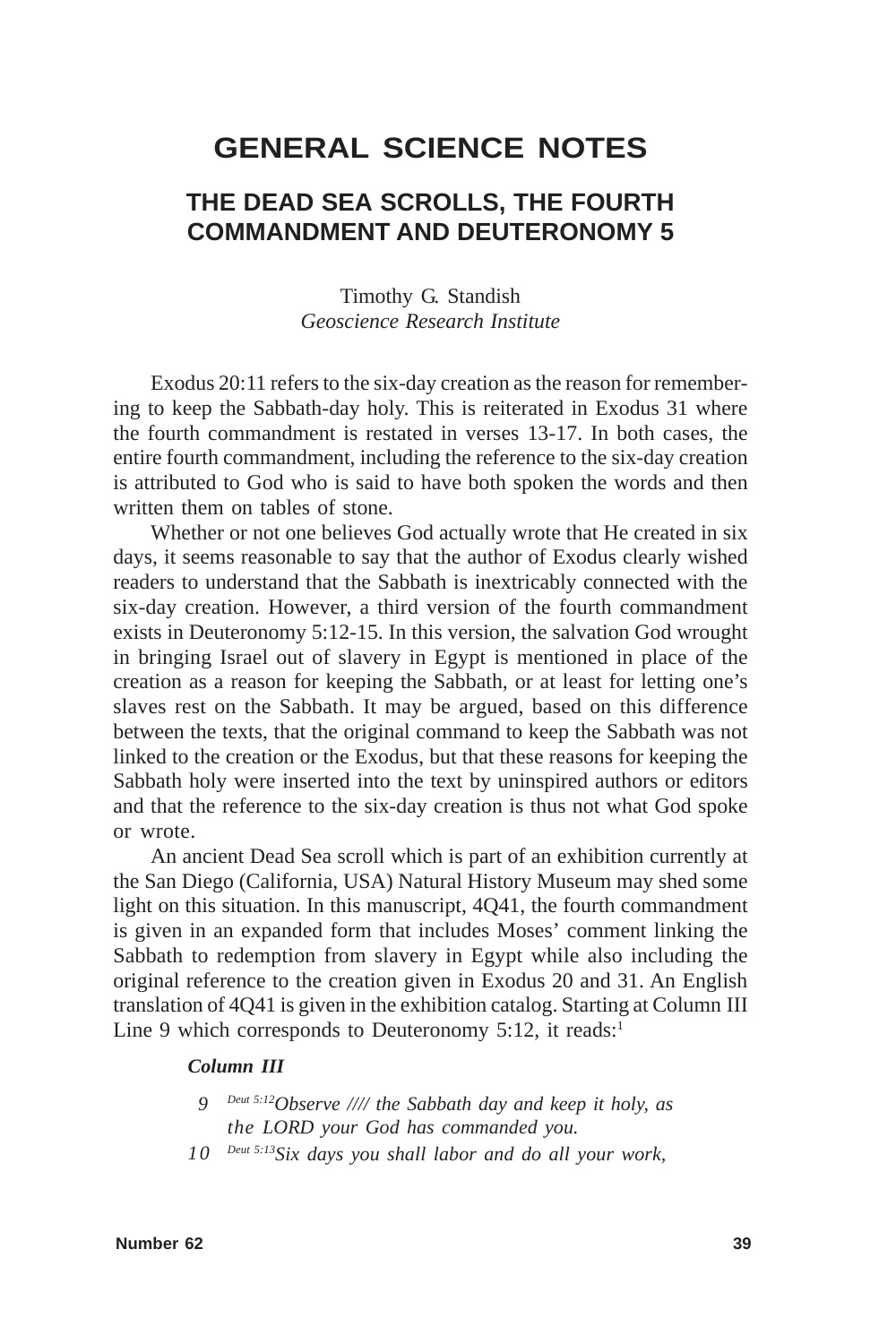- *11 Deut 5:14But on\* the seventh day is a Sabbath of the LORD your God; you shall not do any work on it\**
- *12 you, † your son, † your daughter, † your male or female slave, † your ox or your ass,*

#### *Column IV*

- *1 or\*\*\*\* your cattle, † the stranger in your settlements, //// so that your male and females slave may rest*
- *2 As you do. Deut 5:15Remember that you were a slave //// in the land of Egypt and*
- *3 the LORD our God freed you from there with a mighty hand //// and an outstretched arm;*
- *4 therefore the LORD your God has commanded you //// to keep\*\*\*\*\* the Sabbath day*
- *5 to consecrate it.\* Ex 21:11For in six days the LORD made heaven and earth, the sea, and all that is in them, but rested the seventh day; therefore the LORD blessed the Sabbath day and consecrated it. //// Deut 5:16Honor your father and your mother, as . . .*
- Not in the Masoretic Text (MT)
- † The MT has "and"
- \*\*\*\* The MT reads "any of"

\*\*\*\*\* The MT reads "to observe"

//// Indicates where text is broken or illegible

Strawn<sup>2</sup> (and others) attribute this and other "expansions" of the Masoretic text in 4Q41 to an attempt to harmonize Deuteronomy with the rest of the Pentateuch, noting a similar pattern in the Samaritan Pentateuch (although it does not include Exodus 20:11 in Deuteronomy 5). Whatever was intended, the ancient version of Deuteronomy 5 recorded in 4Q41 clearly shows that at the time it was transcribed, between 30 BC and 1 BC, there were people who believed the truncated version of the Fourth Commandment spoken by Moses in Deuteronomy 5 – with his reminder that the Israelites were once slaves and thus should give their slaves Sabbath rest – did not invalidate the more complete versions spoken and written by God and recorded in Exodus 20 and 31.

The fact that examples are unknown of Exodus 20 being "harmonized" by insertion of the comments about slavery in Egypt from Deuteronomy 5 may indicate that the Exodus renditions of the Fourth Commandment were considered to be the authoritative versions they appear to be in the Masoretic text. In addition, given that 4Q41 is among the most ancient copies of Deuteronomy, it may call into question the theory that the six